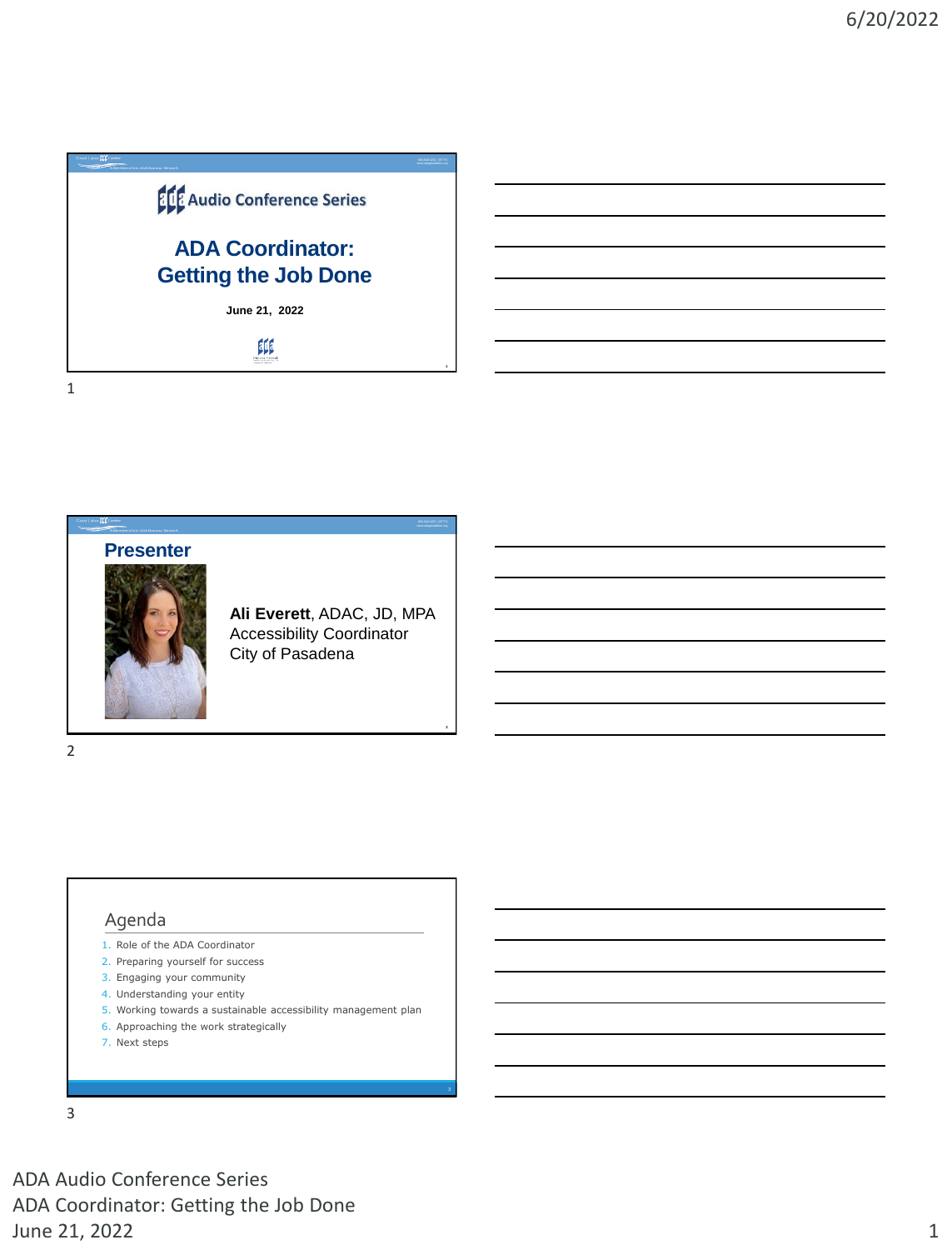





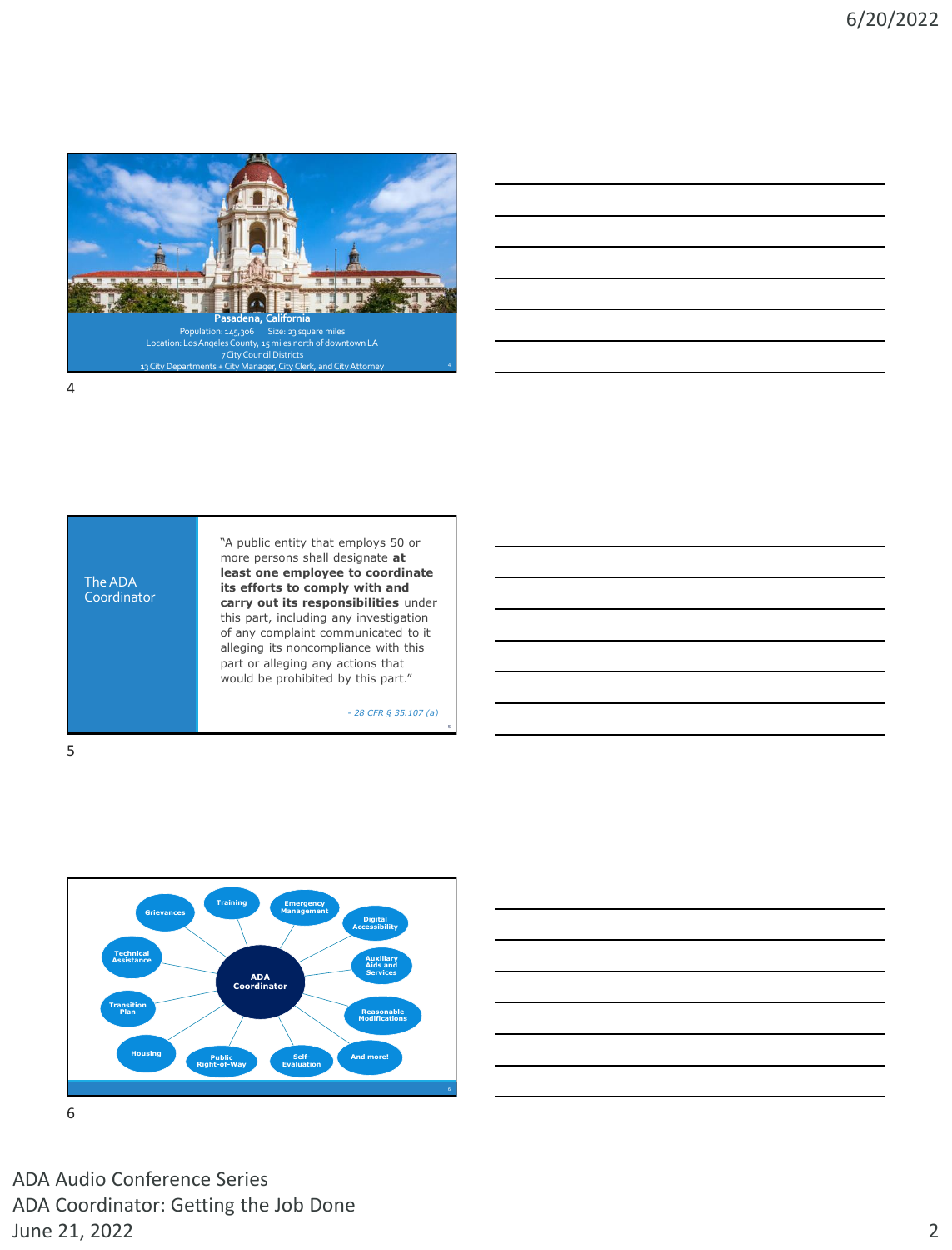

# Common Challenges

### **ADA COORDINATOR**

- Lack of time
- Lack of knowledge and training
- Starting from scratch
- Limited resources • Lack of authority
- Strained relationships
- scope and/or content of the work

### **ORGANIZATION** • Limited awareness

- Lack of knowledge
- Lack of ownership
- "No budget" for accessibility
- Accessibility is an afterthought
- Accessibility is not a priority
- Supervisor does not understand the Failure to invest necessary resources

8

# Accessibility is everyone's responsibility

The designation of an employee responsible for coordinating efforts to comply with ADA Title II "in no way limits a public entity's **obligation to ensure that all of its employees comply with the requirements** of this part, but it ensures that any failure by individual employees can be promptly corrected by the designated employee."

*Section-by-Section analysis of ADA Title II regulations* 

9

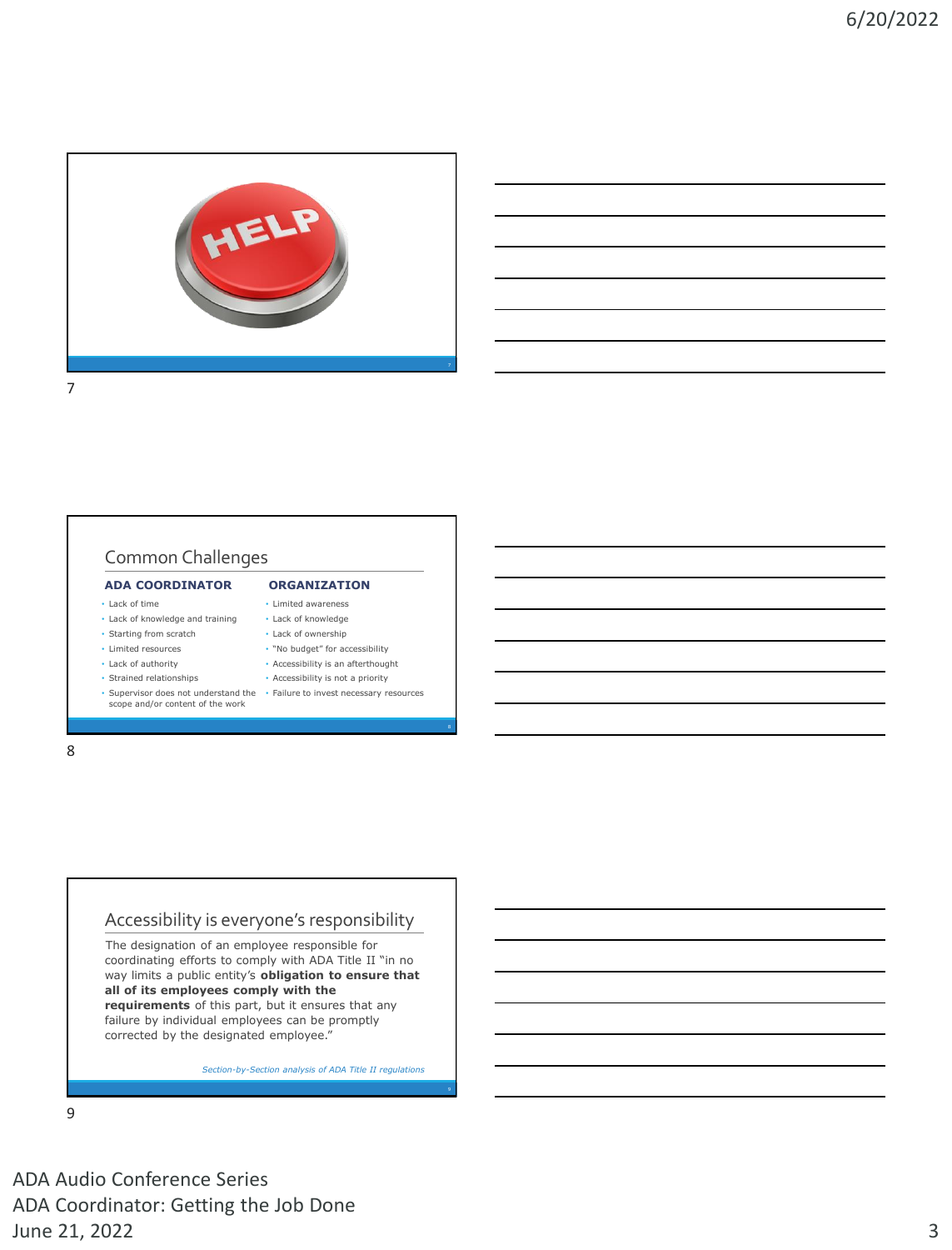### Role of the ADA Coordinator

• Serve as an internal expert on accessibility and disability related topics

- Provide technical assistance and training
- Consult on accessibility requirements and considerations for specific projects
- Recommend solutions to complex accessibility challenges
- Identify areas of non-compliance and collaborate with colleagues to address them
- Investigate and resolve grievances
- Maintain awareness of and share information about new and emerging accessibility issues and trends
- 
- Provide staff support to disability advisory body
- **Amplify the voice of the disability community within the entity**

10



11

### Clarify your scope of work

- Supervisor(s)
- Subject matter responsibilities
- Role
- Regular & special assignments
- Priorities
- Decision making authority
- Communication with other departments/divisions
- Assistance with legal interpretations
- Team or work group membership
- Existing accessibility work plan?

12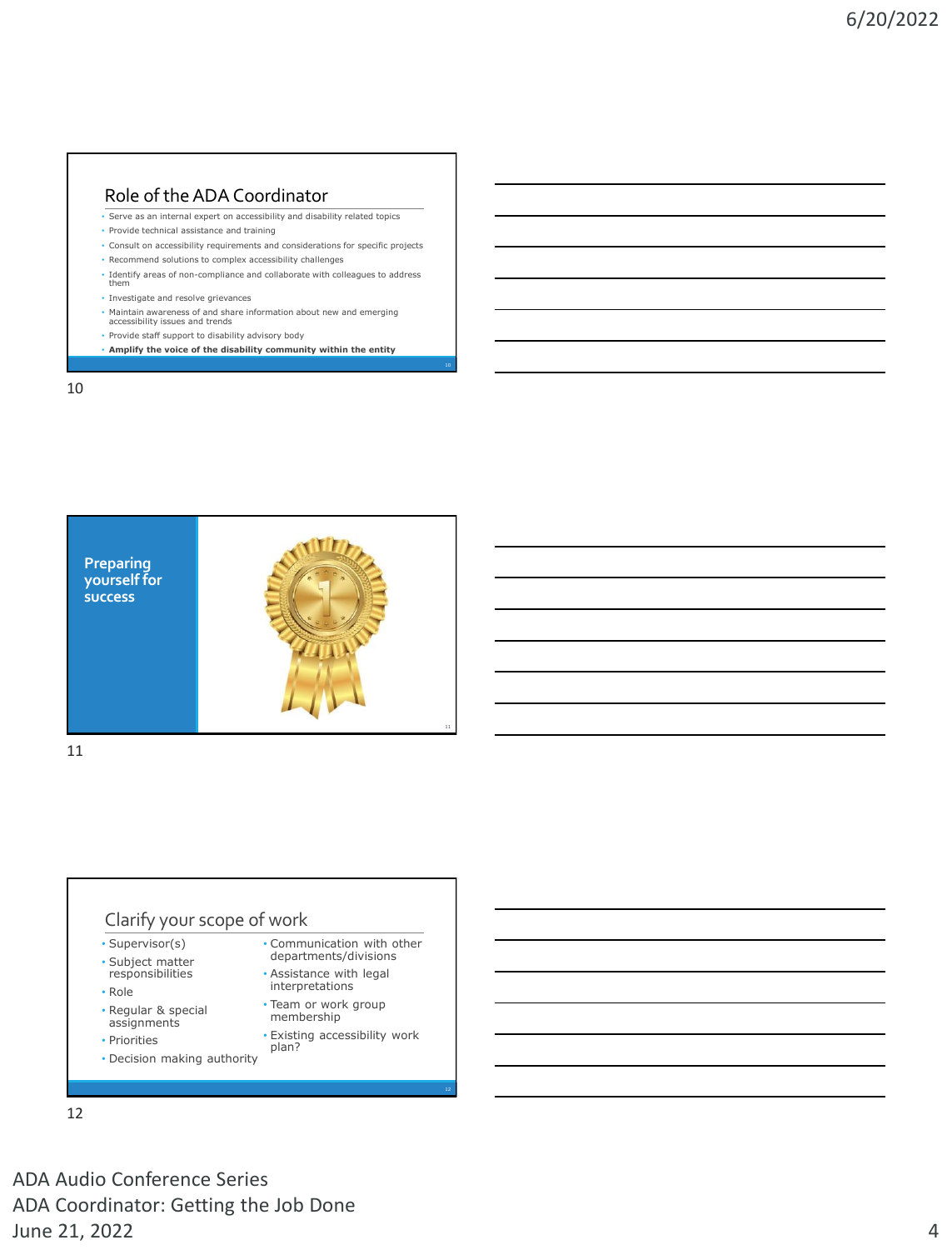### Ask for what you need

- Funding and approval for training, conferences, networking
- Equipment and supplies
- Administrative support
- Accessible office space
- *Budget?*
- Anything else…

13

### Stay Organized

- Task management
- Email management
- File organization and maintenance
- Schedule time for administrative work
	- Tracking requests, complaints, grievances
	- **Saving emails with important information**

**Think about the next person who will do the job**

14



15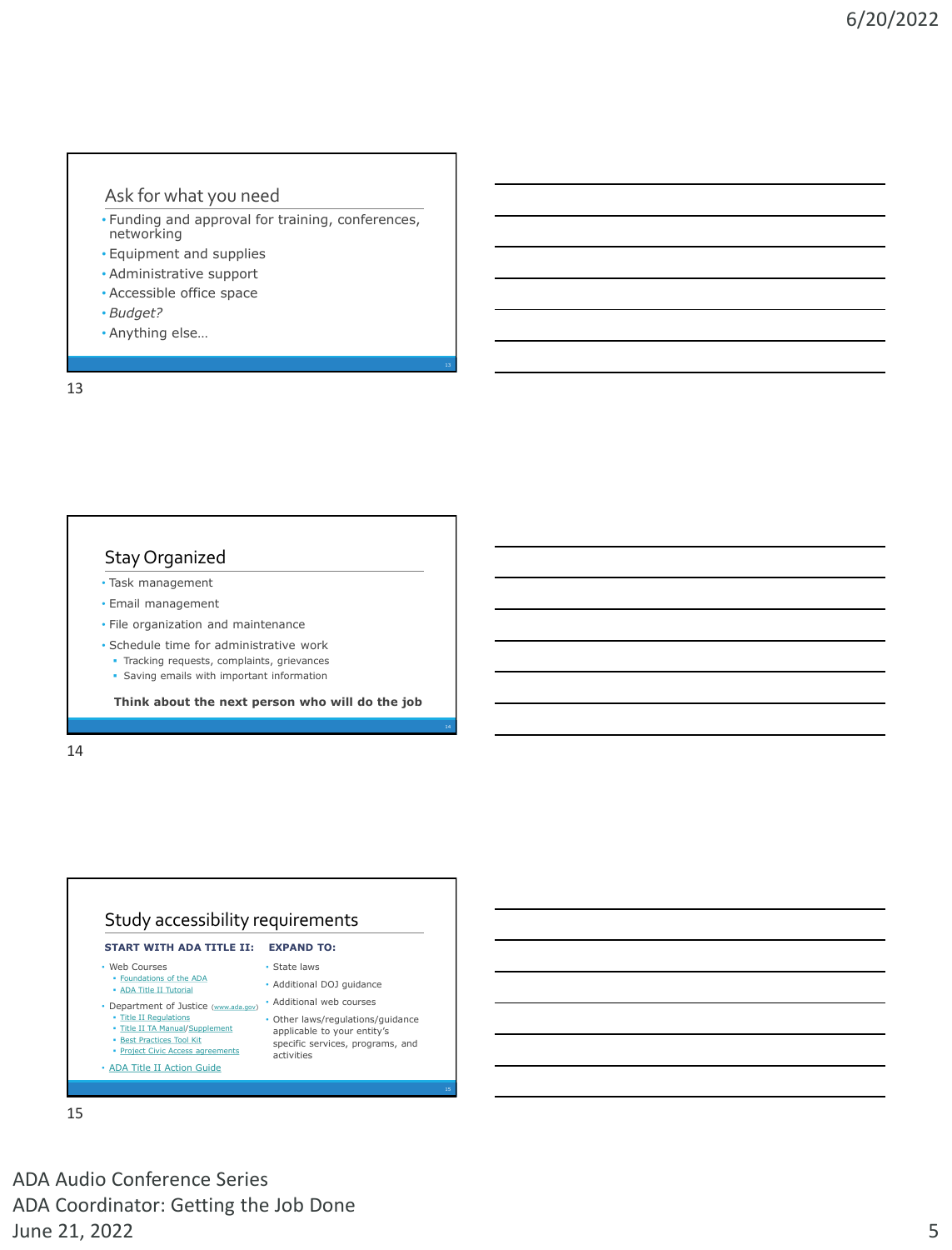# Invest in Personal Development

- Develop a network of support
	- Regional ADA Center
	- State or regional network of ADA Coordinators
- Attend continuing education opportunities
	- **. [National ADA Symposium](https://www.adasymposium.org/)**
	- State and regional ADA conferences
	- [Webinars](http://www.accessibilityonline.org/)
	- · [Web courses & tutorials](http://www.adata.org/ada-training)
- Pursue the [ADA Coordinator Certification](https://www.adacoordinator.org/) (ACTCP)

16

### Follow new and emerging accessibility issues and trends

- Read articles and books by people with disabilities
- Listen to podcasts on disability and accessibility issues • Follow social media accounts of disability rights
- advocates • Subscribe to newsletters
- **[Department of Justice \(ADA.gov\)](https://public.govdelivery.com/accounts/USDOJ/subscriber/new?category_id=USDOJ_C26)**
- **[U.S. Access Board](https://www.access-board.gov/news/)**
- **[Accessibility in the News](https://www.microassist.com/digital-access/news/)**

17



18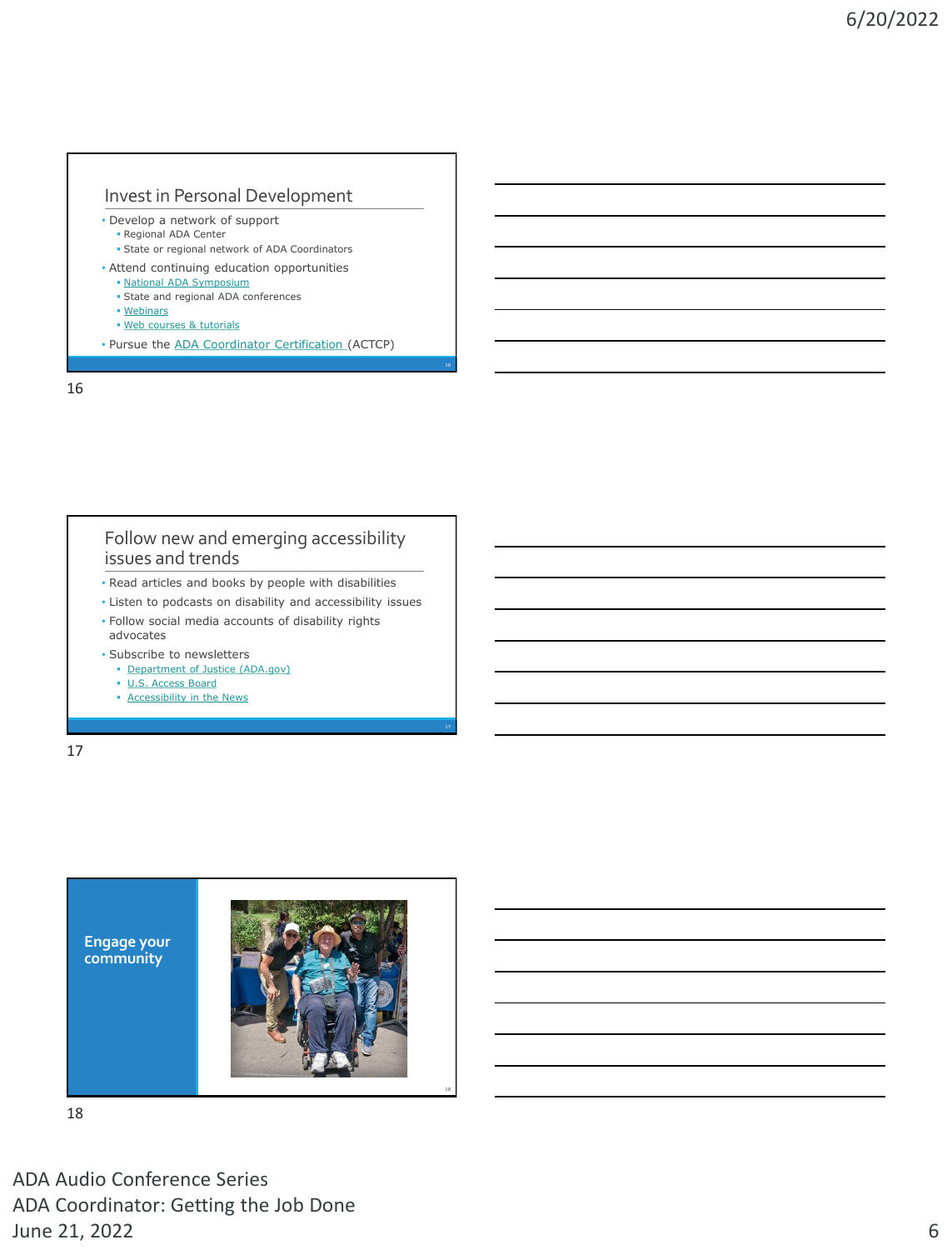# Get to know the local disability community

### **MAKE CONTACT WITH:**

- Disability advisory body
- Independent Living Center
- Disability service organizations
- Local disability rights
- advocates
- And more…
- What has been your experience with the entity? • What is working well? • What barriers or challenges need to be addressed?
- Who else should I talk to?

**ASK:**

- Would you like to be added to my email distribution list?
- Is there anything else you would like me to know?

19

### Stay connected

- Attend community meetings and events
- Sign up for organization newsletters
- Distribute your contact information widely
- Establish an email distribution list
- Be responsive

20

### Invest in your disability advisory body

- Clarify the body's mission/purpose and scope of authority
- Help the body understand how the entity operates and important processes
- Provide information about the entity's activities and topics of interest
- Connect members with other local disability advocates and organizations
- Remind members to keep in touch with the individual who appointed them

21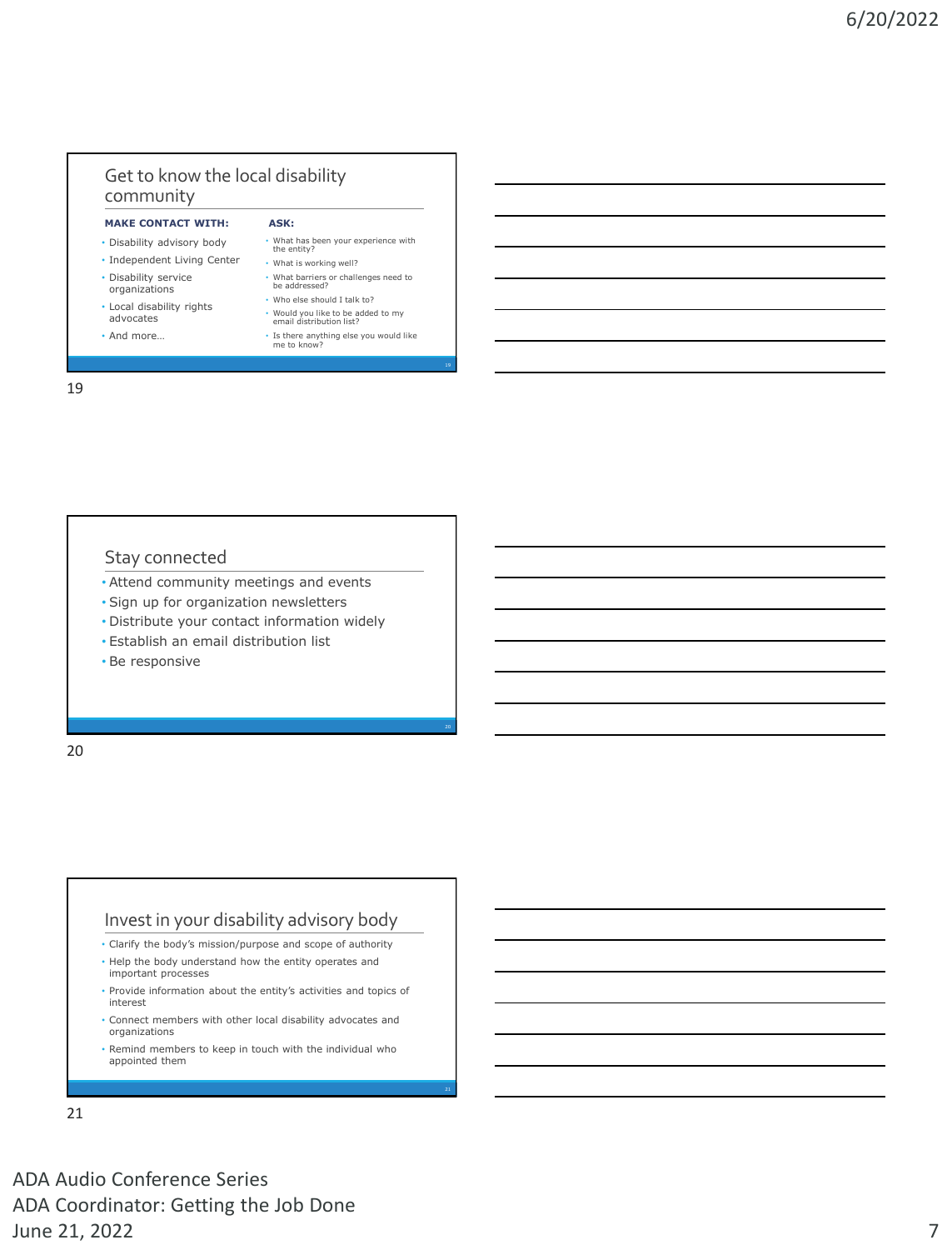### Help advisory body members understand how they can be most effective

- Assist the body with focusing where their attention is most needed
- Explain the limits of your authority/influence and be as clear as you can about specific problems the body may want to address
- Encourage the body to…
	- Research and ask questions ▪ Become familiar with resources allocated to accessibility
	- Make specific recommendations that take into account what the entity is
	- currently doing
	- Participate in public comment opportunities
	- **Engage the community and share what they learn**

22



23

### Learn how your entity operates

- **Organizational structure**
- Key decision makers **• Reporting structure**
- Mission/vision/priorities
- **Departments**
	- Key areas of responsibility and
	- lead staff ▪ Policy and planning documents
- **Citywide collaboration**  ▪ Centralized vs. decentralized work

• **Budget**

▪ Citywide groups and teams that meet on a regular basis

**· Budget process and timeline · Budget documents** 

24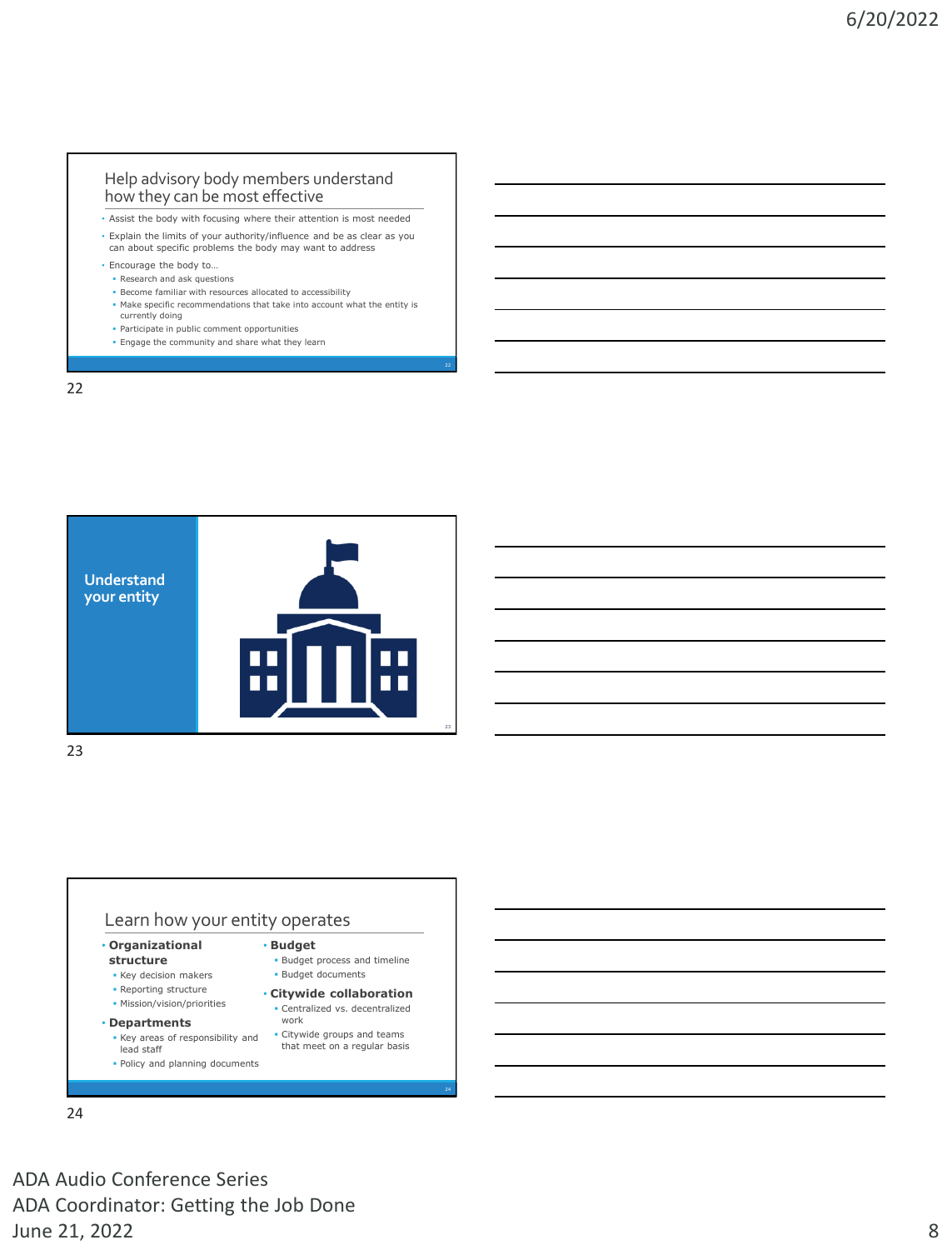### Maintain awareness of current events

• **Read…**

- Governing body meeting agendas and minutes
- **Communications from your entity**
- Local news digests that cover government activities

### • **Subscribe to…**

- Elected official newsletters
- **•** Department newsletters
- **Get out of your office**

25

### Review ADA compliance status

- **ADA Coordinator** Where is the Coordinator positioned within the organization?
- Where is the contact information posted?
- Does customer service know how to direct someone to the ADA Coordinator?

### • **Public Notice**

▪ When was it last reviewed/updated? ▪ Where is it posted?

• **Grievance Procedure**

### ▪ When was it last reviewed/updated? ▪ Where is it posted?

▪ What facilities were included? ▪ Who developed the plan?

• **Self Evaluation** ▪ Where is it? ▪ When was it last updated? ▪ What was evaluated? ▪ Who conducted the evaluation? ▪ Who is responsible for monitoring implementation and reporting progress?

• **Transition Plan** Where is it? ▪ When was it last updated?

▪ Who is responsible for monitoring implementation and reporting progress?

26



27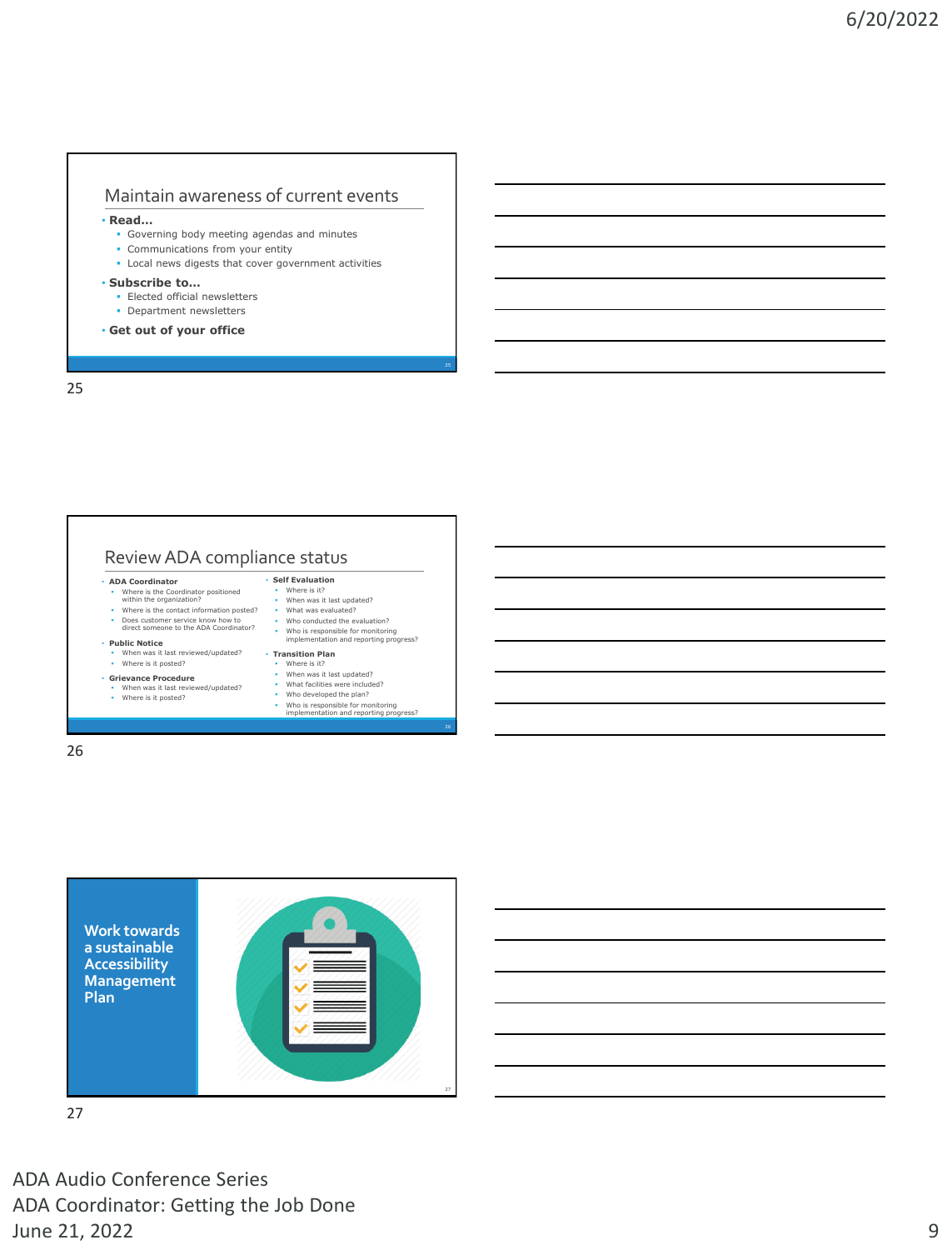### Purpose

- Facilitate proactive accessibility measures
- Memorialize existing and new procedures
- Reference other documents that contain relevant procedures
- Prevent discrete issues from falling through the cracks
- Support entity wide accountability
- Withstand staff changes
- Provide a work plan for the ADA Coordinator

28



29



30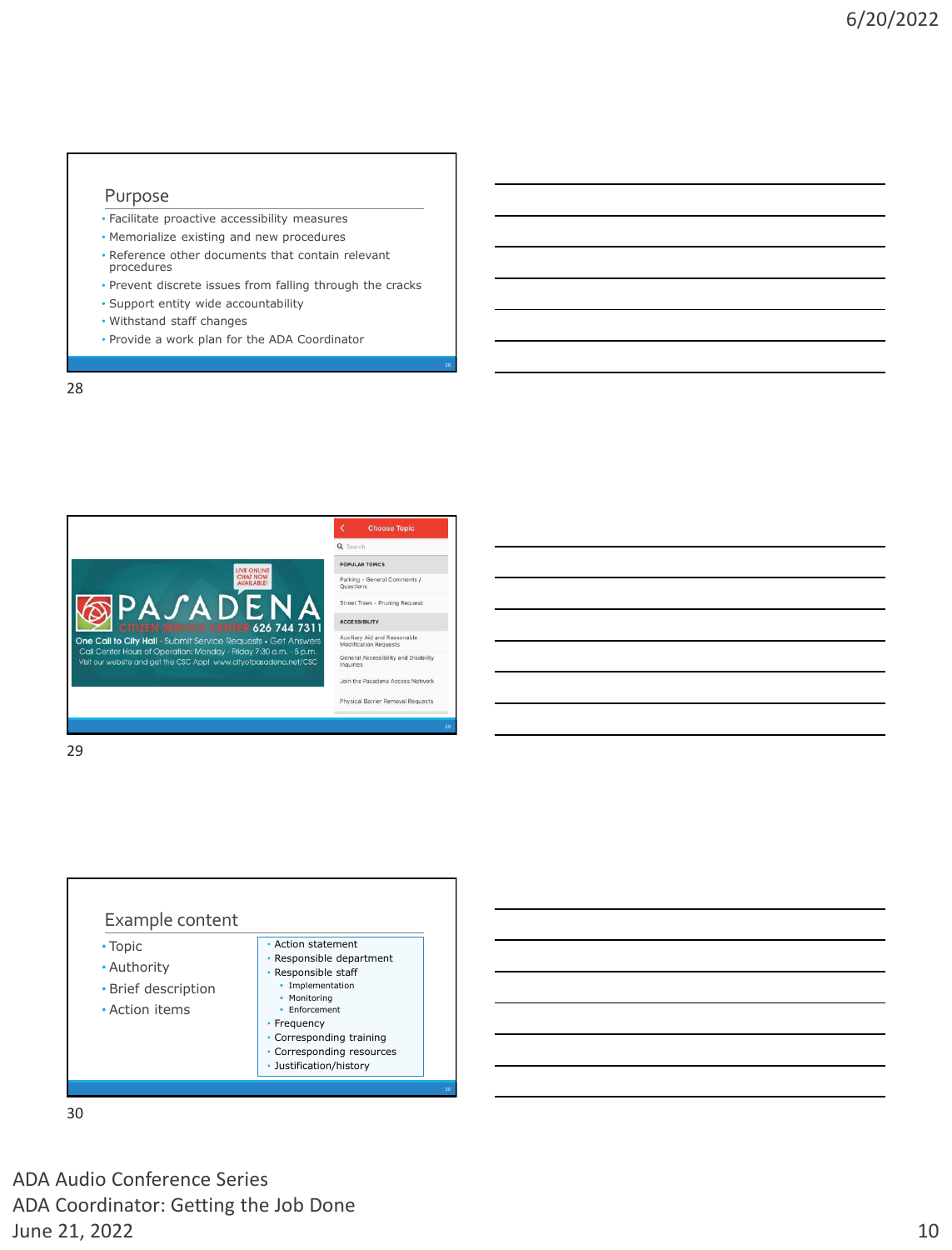### Example topic areas  $\overline{\cdot}$  Administrative require ▪ ADA Coordinator ▪ Public Notice ▪ Grievance Procedure • Self evaluation • Reasonable modification • Effective communication ▪ Auxiliary aids and services • Existing facilities • Transition Plan **• Maintenance of accessible features**<br>• Physical barrier removal requests • New construction & alterations Specific subject areas ▪ Employment ▪ Digital accessibility **•** Emergency management ▪ Public meetings and events ▪ Transportation ▪ Housing ▪ Voting ▪ Law Enforcement • Procurement • Disability advisory body • Staff training • Department level accessibility liaisons • Annual accessibility reporting

31

# Example: Effective Communication

**Topic:** Auxiliary aids and services **Authority:** 28 CFR § 35.160 (b) **Description:** In compliance with ADA title II, the City provides auxiliary aids and services for effective communication

**Action:** The City will maintain a up to date list of vendors providing auxiliary aids and services **Responsible department:** Finance **Responsible employee:** Purchasing administrator

**Frequency:** Review list annually

**Action:** Customer service staff are trained on how to respond to requests for auxiliary aids and services **Responsible department:** City Manager **Responsible employee:** ADA Coordinator

**Frequency:** Provide training at new hire and bi-annually thereafter

32



33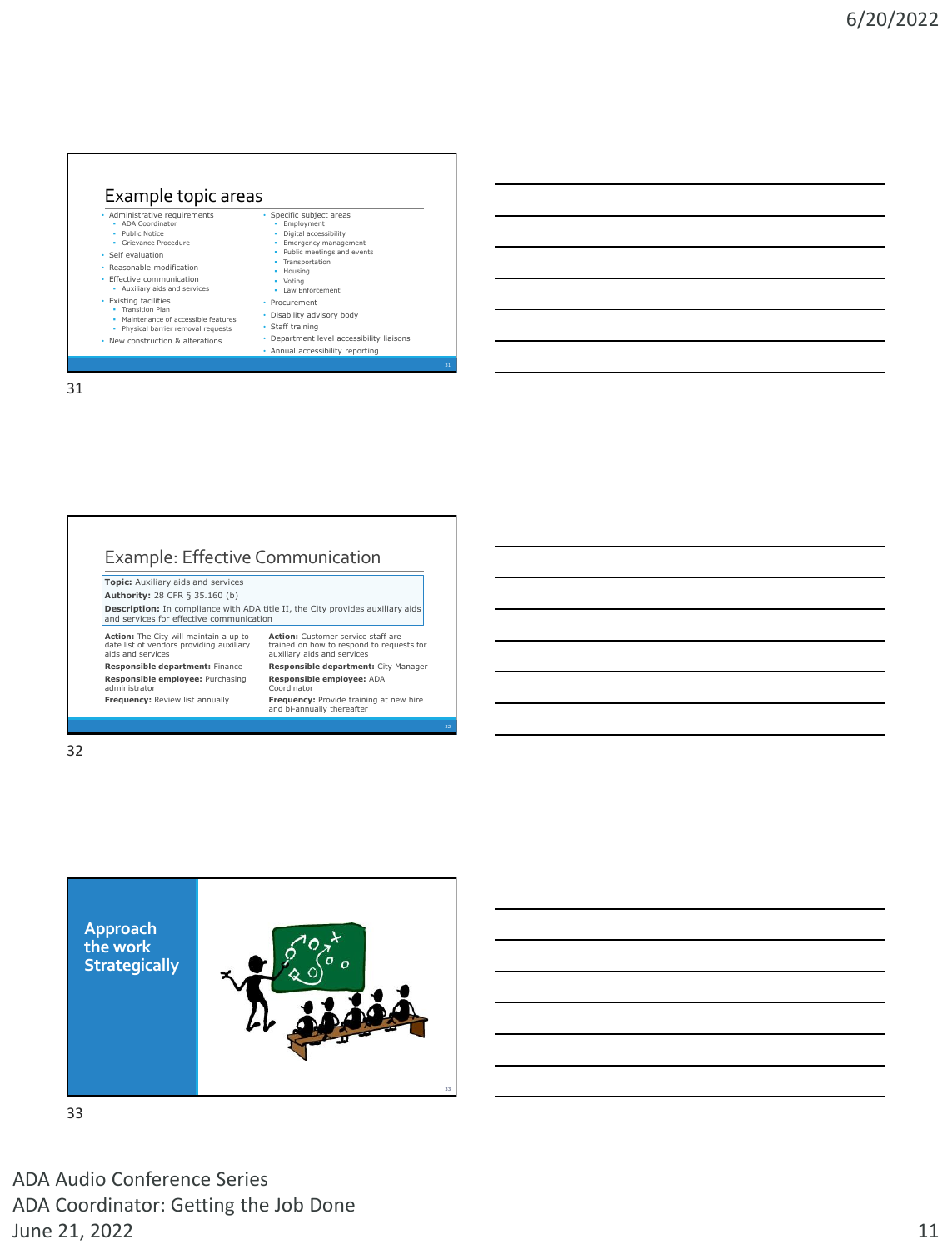### How you talk about access matters

- Genuinely care about what you are talking about
- Share specific stories and examples
- Be prepared to dispel common misconceptions and respond to outdated language
- Support a culture of inclusivity through a consistent message that aligns with your entity's mission
- "The City of Pasadena is dedicated to delivering exemplary municipal services responsive to our entire community and consistent with our history, culture and unique character."
- In order for our services to be responsive to the entire community, they must be accessible to people with disabilities.

34



35



- Approachable
- Responsive ▪ Knowledgeable
- Available to assist
- Invite the right people to the table
- Be diplomatic
- Celebrate successes, good efforts, and thoughtful inquiries
- Perform your work with integrity
- Remain mission focused

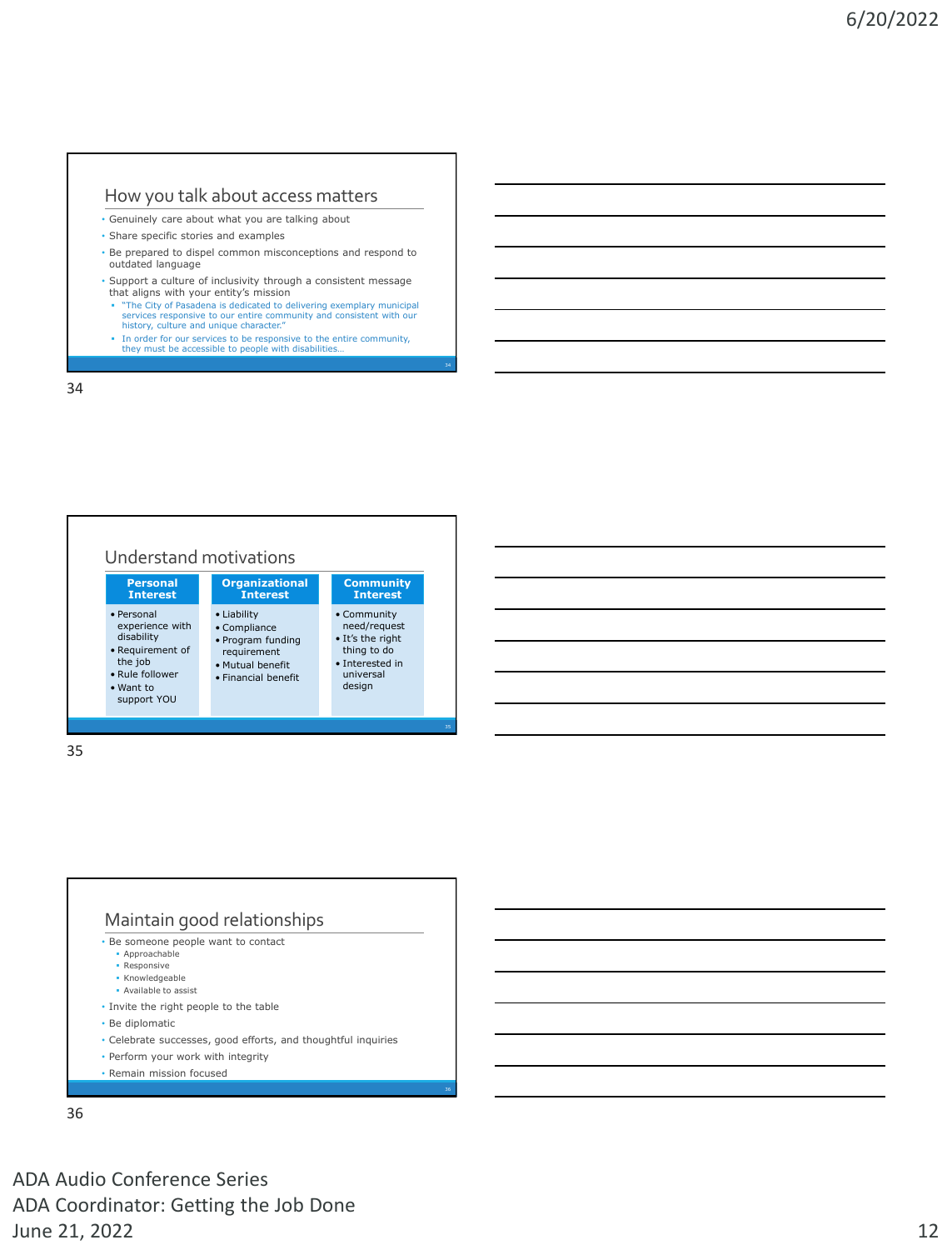### Keep accessibility top of mind

- Discuss accessibility at all levels
- Reiterate that accessibility is everyone's responsibility
- Sprinkle anecdotes, current events, and "fun facts" into conversations and meetings
- Meet regularly with key partners
- Show up to staff events
- Be creative!

37



38

### Don't reinvent the wheel

- Integrate accessibility into existing policies, procedures, and projects
- Be thoughtful about creating new policies
- Use models provided by DOJ
- Consult with other jurisdictions
	- **Examples and templates**
	- **·** How do they address specific issues

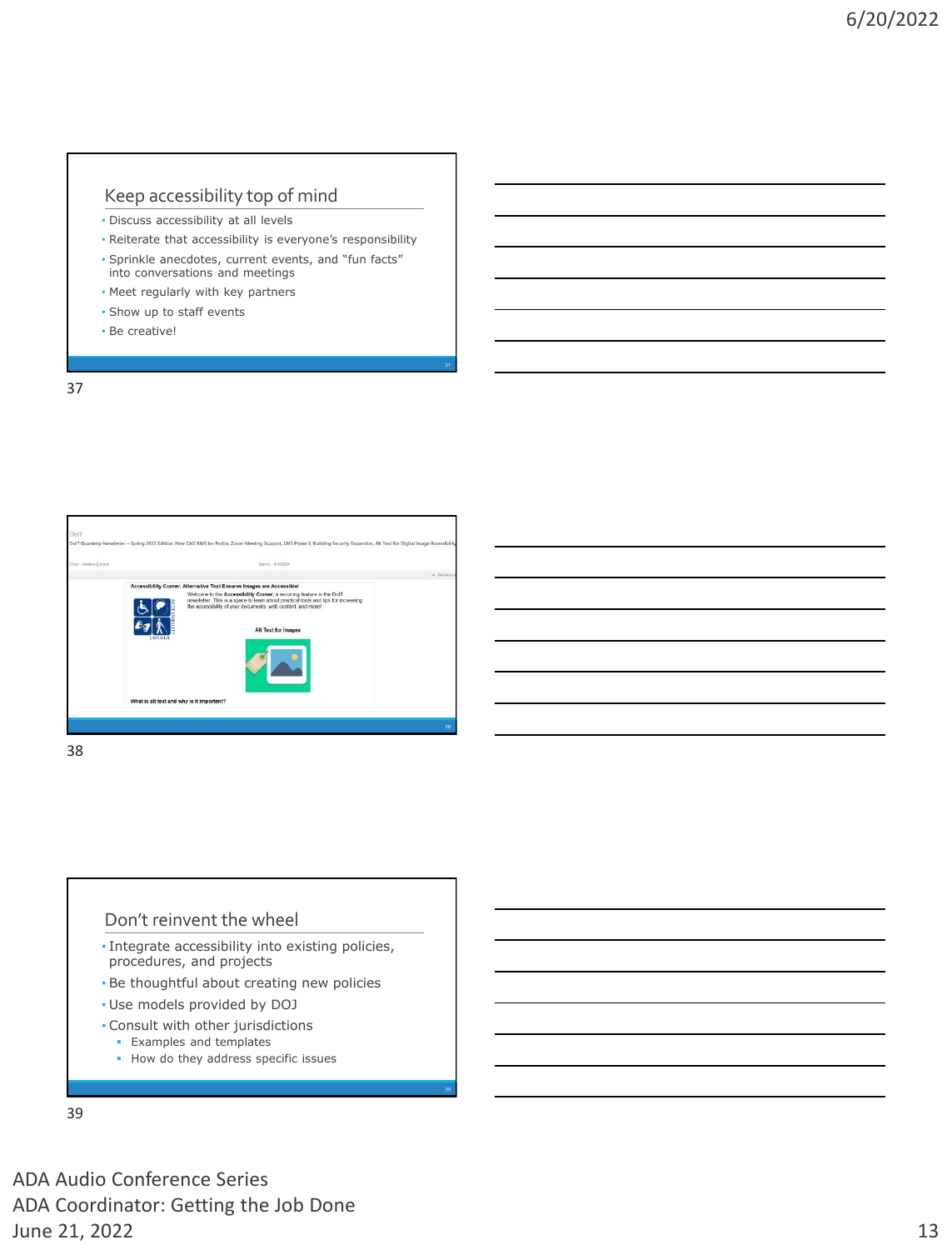| Give expert level recommendations |                                                                                                |
|-----------------------------------|------------------------------------------------------------------------------------------------|
| <b>Question</b>                   | • Clarify the question<br>. Obtain relevant details                                            |
| <b>Research</b>                   | . Identify and review relevant authorities<br>. Review guidance and best practices             |
| <b>Analysis</b>                   | . Apply authority, quidance, and best practices to the<br>specific question and circumstances  |
| <b>Recommendation</b>             | . Present options (risks/benefits, most/least protected)<br>· Make a specific recommendation   |
| <b>Follow-Up</b>                  | . Offer opportunity for follow-up<br>. When necessary, ask for an update on the final decision |
|                                   |                                                                                                |

40

### Leverage opportunities to move beyond minimum compliance

• Disability community priorities

• Safety

• Broad impact • Mutual benefit

• Strong allies

• Right time

• Hot topic

• Easy wins



41

### Turn frustration into action

When something goes wrong, ask…

- What happened (or didn't happen)
- Why was it wrong?
- Who has control or authority to fix it?
- How can they fix it?
- How can they prevent it from happening again?
- What do they need from you?
- Document

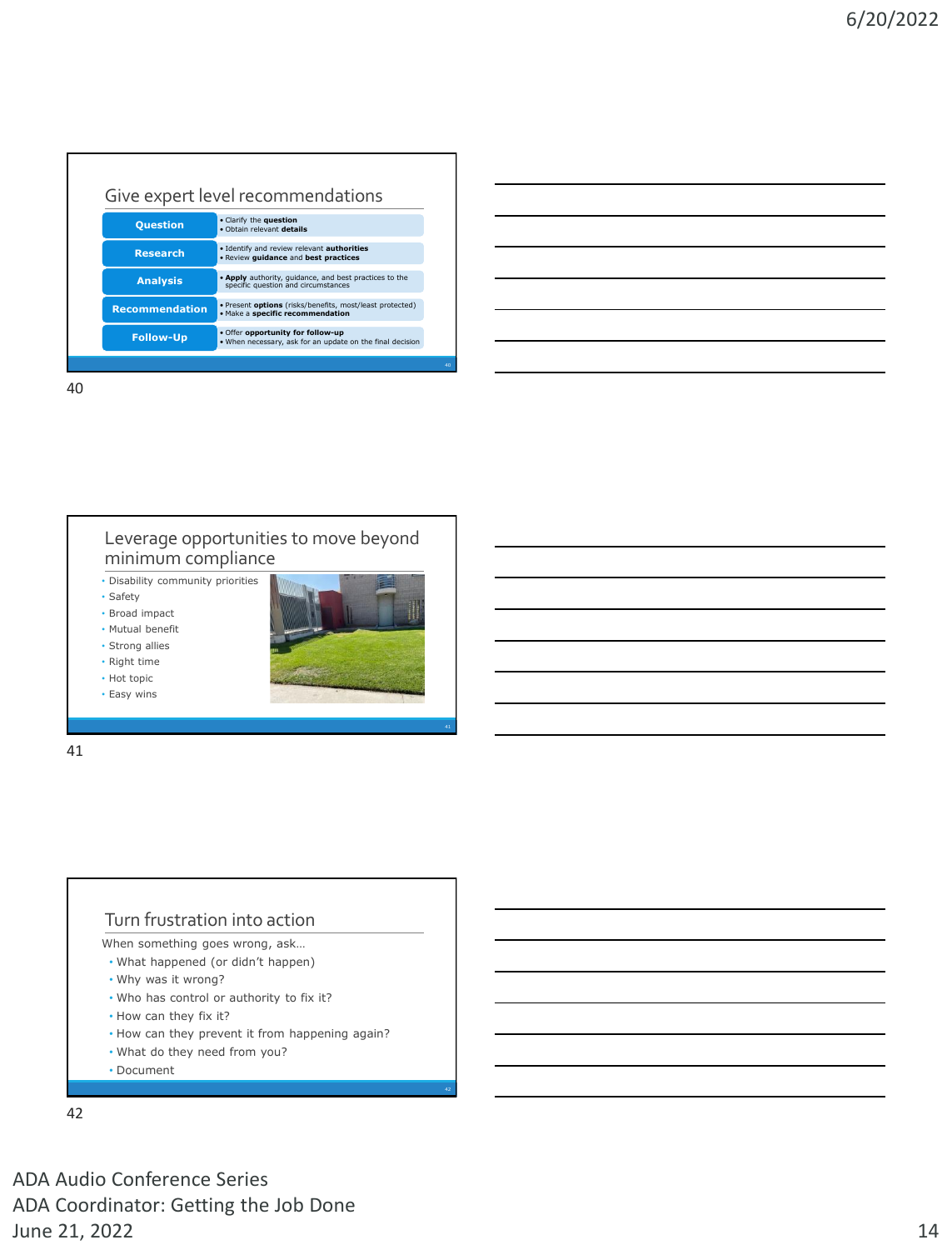

43



**minimum accessibility requirements, you do not have the budget for the project**

Let me know how I can help you integrate accessibility from the beginning in the future

44



- Plan before you ask
- Understand why the answer was "no"
- Modify your plan in response
- Watch for opportunities to ask again or in a different way
- Leadership changes
- Alignment with new priorities/goals
- Public pressure
- New guidance or enforcement activities
- Passage of time
- Be ready for YES

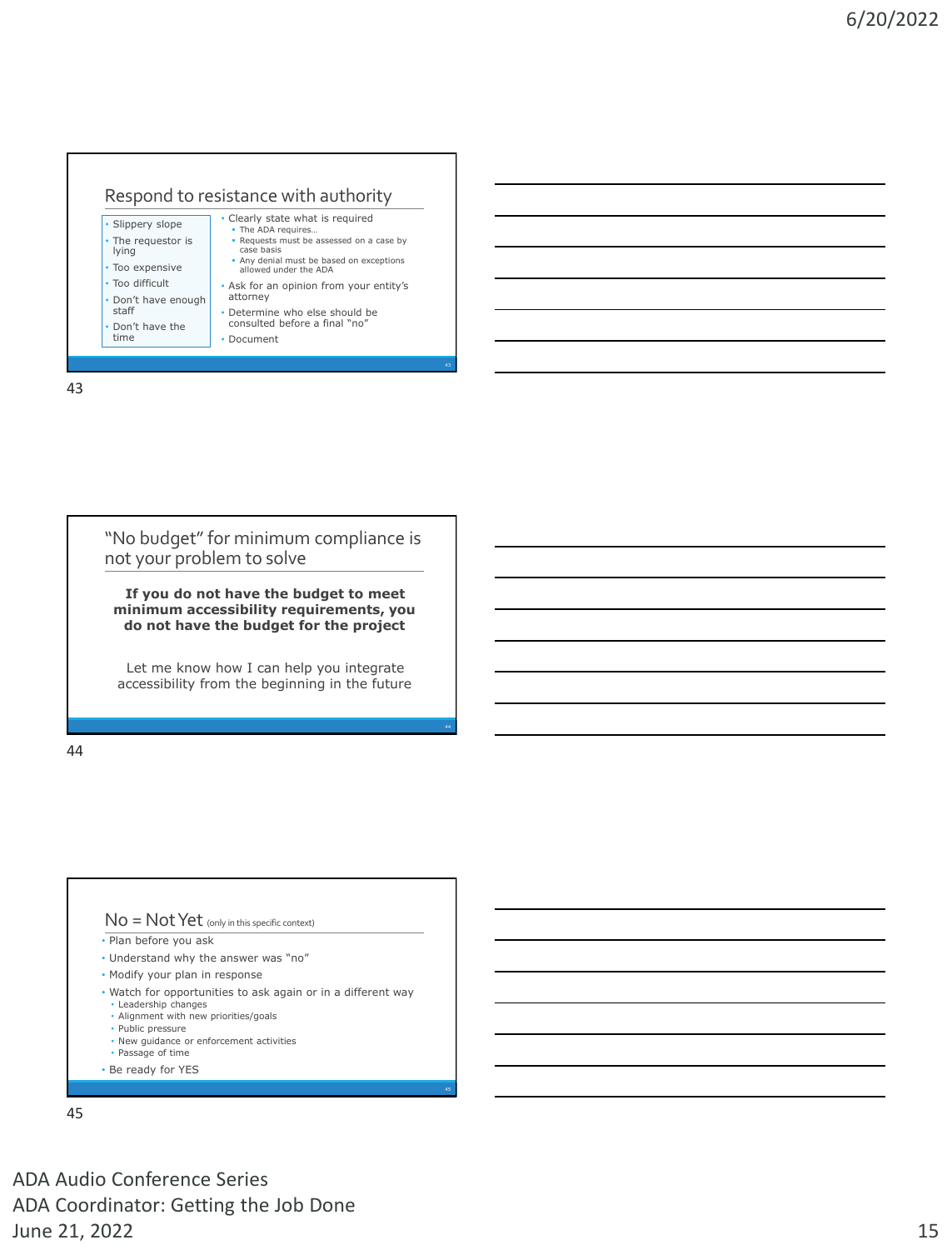### Leverage Transitions

- Staff movement is a good time to…
	- **Expand your reach**
	- **· Meet new people**
	- **Propose action in new areas**
- Leadership changes are a good time to…
	- **Reintroduce yourself**
	- **Reintroduce proposals**
	- Start fresh

46

### What gets measured gets done

- Share your accessibility management plan with your supervisor and provide regular reporting on progress
- Consider publishing an annual ADA Report
- Ask departments to share their accessibility accomplishments with you
- Identify opportunities to incorporate accessibility into existing reports
- Include accessibility compliance in performance evaluations

47

### Set boundaries – you cannot do it all!

- Address knowledge gaps with information, resources, and training
- Do not do the work of others
- Stay in your lane
- When taking on new duties, discuss prioritization of work with your supervisor
- Take a deep breath and let it go

48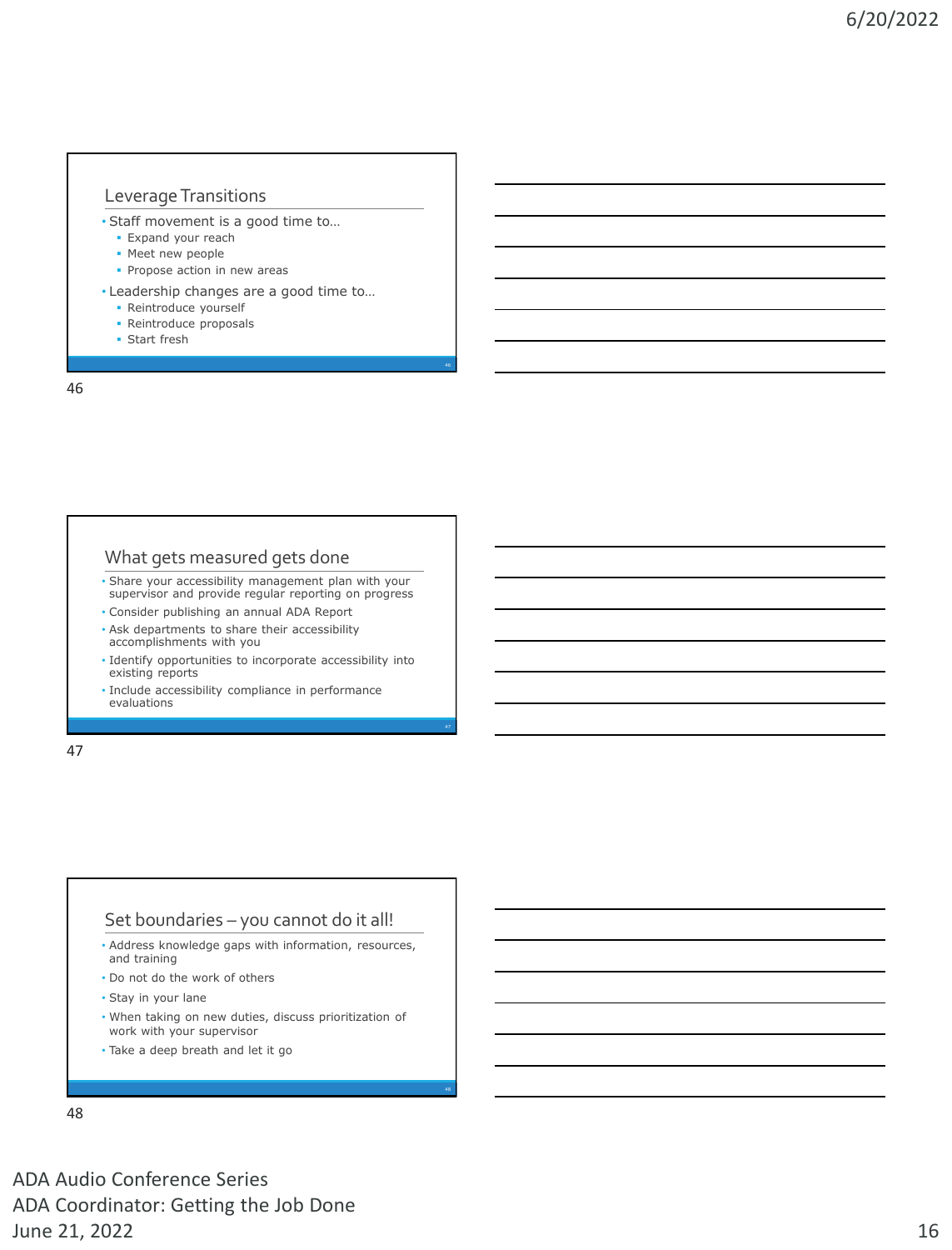

49



50

# Advocating for an ADA Coordinator

- Full time or part time
- Knowledge and experience
- Minimum qualifications (ADAC within specific timeframe?)
- Participation in continuing education and networking
- Subject matter responsibilities
- Placement within the organization (department/supervisor)
- Authority
- Resources and support
- Department level accessibility liaisons
- Other mechanisms to ensure entity wide accountability for accessibility